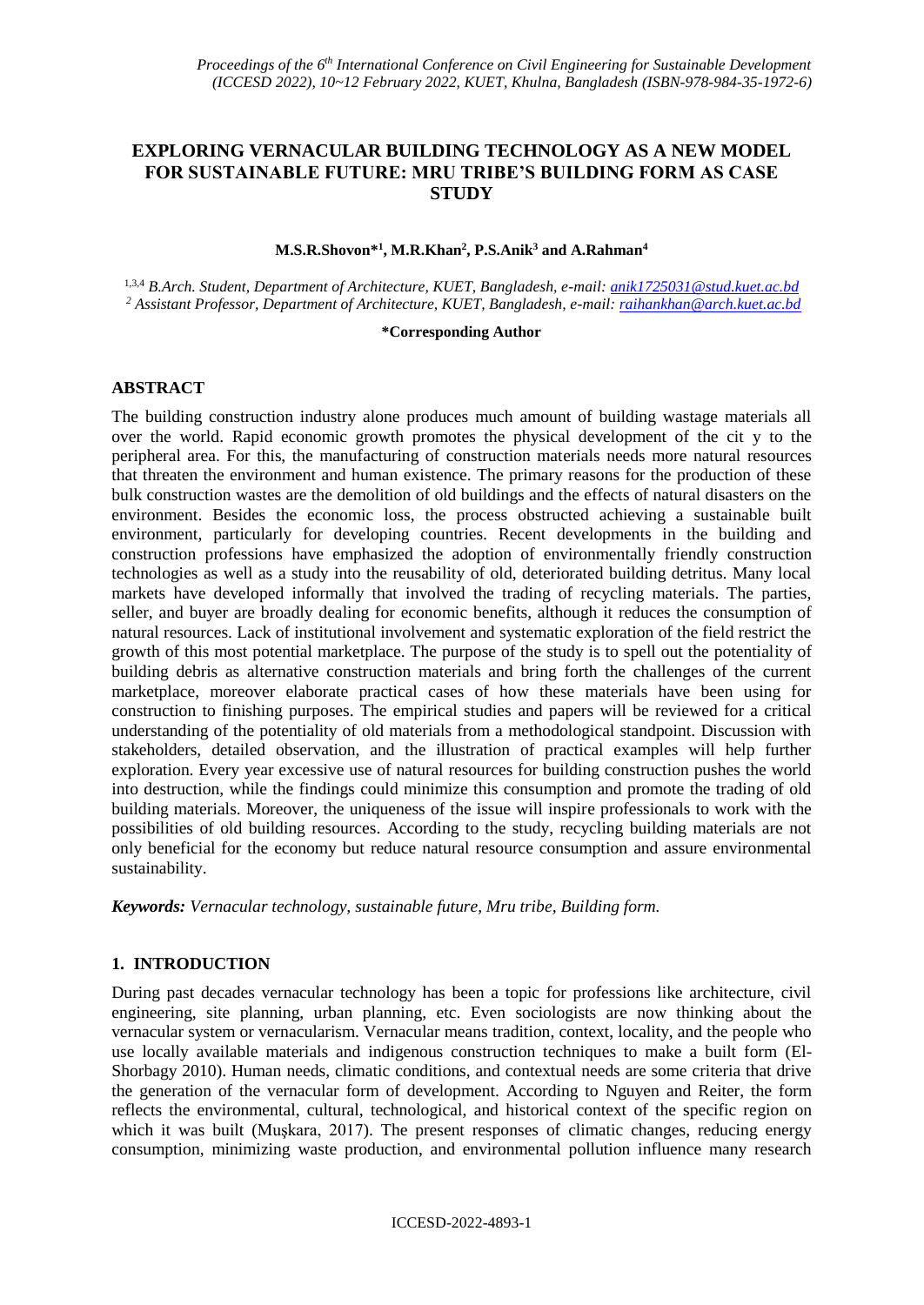communities to explore the regional forms of development since 2007; the interest has been growing across the world.

Rapid urbanization poses several social, economic, and environmental issues, calling into question the current development pattern and its long-term viability. At present, physical development is guided by the mechanical system from material from production to construction process. This consumption and production impacted the environment with the industrialized system used to satisfy needs. Relying on advanced technology increases the range of affordability that seems critical for many developing countries. Unprecedented population growth requires high-rise development for accommodation, but this should align with the context. People of many regions now ignore the potentiality of local materials and import unfamiliar resources and techniques in the name of durability, which in the long run creates many impacts.

Nowadays, in Bangladesh, brick and concrete are the most used construction materials, which cause the development of brick burning furnace that requires a vast amount of topsoil of the alluvial plain. For this, nature and the environment are equally being damaged. The process not only emits a lot of carbon but also destroys natural woods for burning purposes. Moreover, the modern typology is being plotted everywhere without respecting the contextual settings regarding social, economic, and environmental. The use of brick, steel, and other modern building materials influences the production system, and the profit-centric market promotes growth without concerning the hazardous the system is generated. As a result, the most sustainable architectural form, which has been produced for 1000 years by inhabitants of each region using bioclimatic approaches, is now under threat (Nguyen, Truong et al. 2019).

To this end, the study focuses on vernacular architecture and analyzes its various aspects related to structural systems, materials, construction techniques, and processes. The Mru Tribe's Building form is taken to apprehend the details from a sustainable perspective. The findings will guide the development that is taking place in the unique topography and landscape of the hilly region. It will lead to achieving a sustainable built environment within the context of the delta.

#### **2. METHODOLOGY**

The paper is an outcome of theoretical analysis and a field case study conducted on building construction technology of the Mru tribe, located at the hill tracts of Bandarban of Chittagong. For their residence design and traditional societal practices, the Mru tribe's construction technology is viewed as a research area for framing the discourse to discover the vernacular building technology of Bangladesh. Data on the construction process with bamboo and wood was collected from discussions with professional experts. The experience of living on the houses regarding climatic and environmental comfort took from the residents. The average costs of making the houses and the elements are also collected. Lead informants are proceeded towards to gain enough ideas about convincingness of houses both from the environmental and economic viewpoint. Market analysis, discussion with community people, and masons were conducted for a detailed understanding of the housing process. Knowledge and other information were collected from the internet. Data attributes for the study have been inspected from an observational viewpoint and experience. Figure 1 depicts the overall workflow diagram of the study.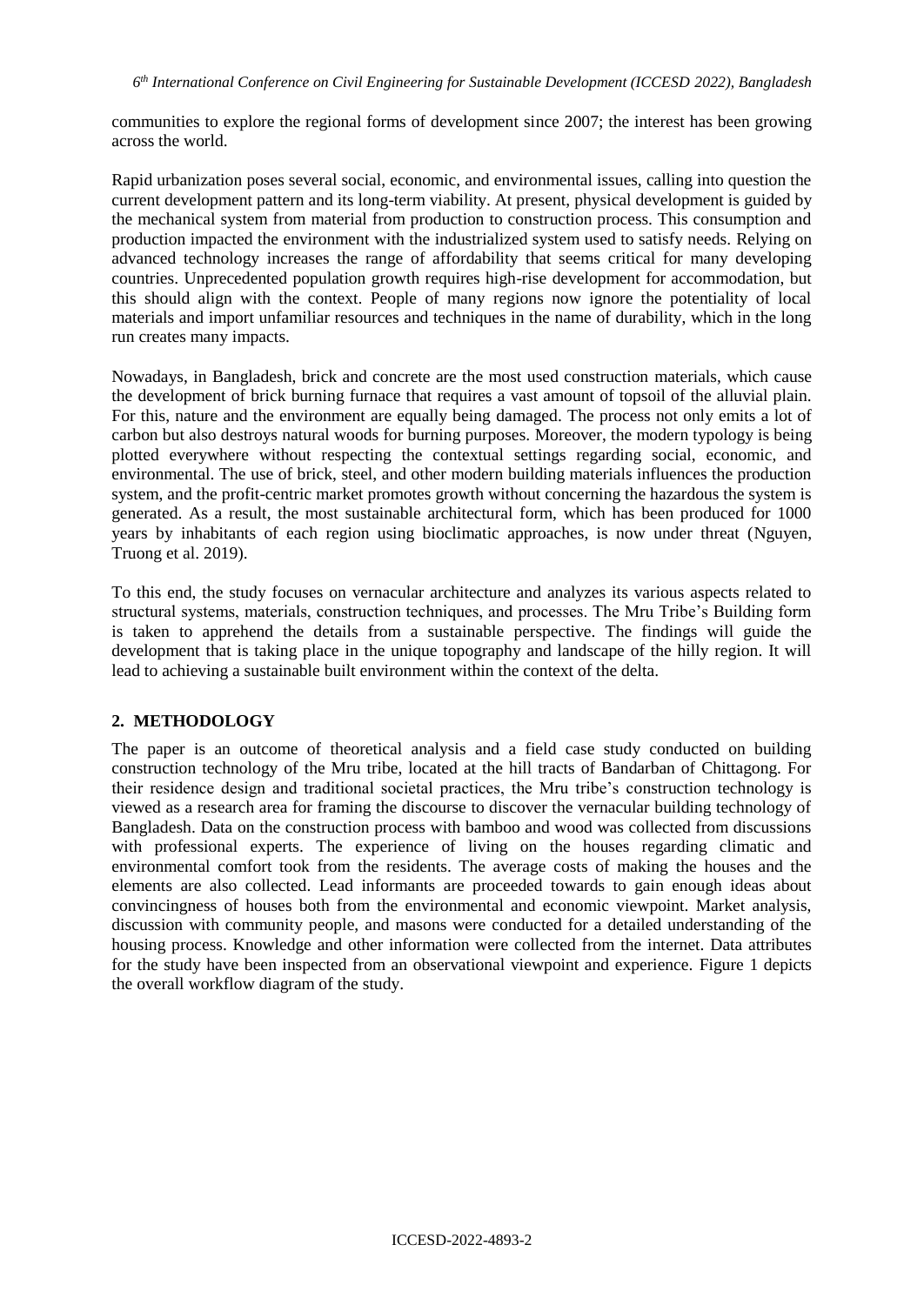

Figure 1: Work process diagram of the study (Nguyen, Truong et al. 2019).

# **3. VERNACULAR ARCHITECTURE IN GLOBAL CONTEXT**

For thousands of years, every region across the world has had these people build homes based on their needs, in tune with the local climate. For this, they relied on things close at hand. People in every region have a bio-climatic method based on the weather and climate of the context. The variations of contextual factors shape the construction technology and building pattern due to material types and lifestyles. Over time, the environmental, cultural, technological, and historical context is reflected in the vernacular house form that develops as a cell of local climate (Nguyen, Truong et al. 2019). Sustainable development in this respect focuses on increasing the efficiency of local materials, energy, and topography, reducing the adverse effect on humans and the environment (Muşkara, 2017). To this end, knowledge of tradition is much more important in this age of advanced technological and large buildings (Nguyen, Truong et al. 2019).

Vernacular construction technology means a native and unique method to meet their needs for constructing dwellings without imported components and processes. The traditional technology of building construction has many benefits. Among many, affordability, self-made technology, and environment-friendly features are the core. According to Paul Oliver, traditional buildings are rich in cultural resources that have lightly complex elements and can express numerous meanings through structure and ornamentation. Vernacular buildings and construction technology reflect history, culture, tradition, climate, geography, topography, etc (Laz Banti 2021).

Moreover, the self-made technique is practiced in almost all countries based on different traditions. To ensure a sustainable future, vernacular architecture is essential. The need for vernacular building technology to achieve social, environmental, and economic conditions, a critical component of sustainable ability, is immense today. Sun-baked mud bricks, instead of bricks, can protect the environment from the black smoke from brickfields. The mud houses in earlier days were much more environmentally friendly. These were not only economical but also much more thermally comfortable. The house was cold on hot days, and the indoor environment was warm on winter days. Building a house made of wood is relatively easy and does not require much skill. But, today's unprecedented growth and climatic changes are questioned the process from a need-based perspective, which needs the adaptation of advanced technological support.

Many architects, planners, and geographers are now concerned about the traditional living for the environmental degradation and analyze the sustainable form of development with the help of modern technology. Conservative and interpretive attitudes are two popular approaches in working with vernacular architecture that has been introduced by the Egyptian Architect Hasan Fathy (6). The contemporary living and needs ignore the traditional processes due to its inconsistency with time and style and lack of compliance with the current requirements. But, the architect assembled tradition and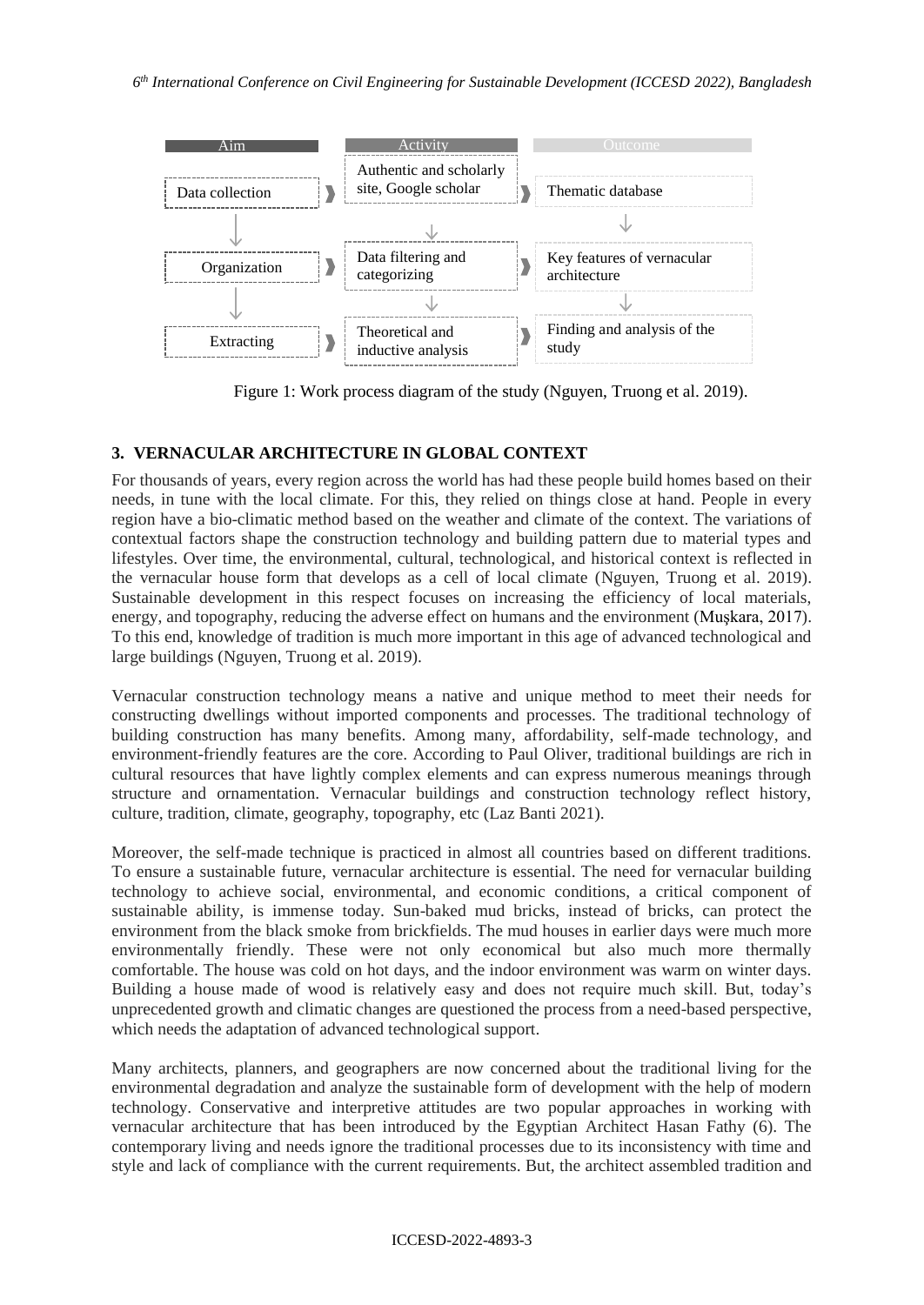contemporary thinking and evolved a new form of development. A great example is the New Gourna Village, Egypt. The project features traditional techniques, materials, and vernacular styles and solutions with the benefit of contemporary ideas, that generate an economically sustainable building culture among the community. Fathy combined vernacular material and design methods to incorporate with the economic condition. Moreover, he trained the residents to develop their knowledge and skills regarding materials from locally available resources..



Figure 2: Examples of modern version of vernacular typology, New Gourna Village (left, Architecture for the poor: an experiment in rural Egypt by Hassan Fathy, 1969, Kapa training center, www.archdaily.com (right,)

Other one is Kapa training center, Costa Rica. The architects interacted with the local community to understand their needs and local design techniques. Moreover, the agreement between the parties has been operated by the community. Furthermore, the project's timber, planks, and frames were collected from the local area. Incorporating local methods into the design and building phases has a favorable impact on the ongoing possibility for community and environmental awareness. Working closely with the community helps the project to understand the struggling community and create a language fitting to their current pediment.

# **4. VERNACULAR ARCHITECTURE IN THE CONTEXT OF BANGLADESH**

Vernacular architecture has been practiced in Bangladesh since ancient times. The unique landscape of the delta is the breeding place for diversified building materials. Due to the climate and various types of materials, and traditional construction of vernacular technology is observed differently in different regions. Most parts of the country except the contoured area of Chittagong, Sylhet, Cumilla are Flat Region. Generally, two types of vernacular housing are observed in Bangladesh. Most of these houses are made of mud houses, huts, tin-shed houses with bamboo-supported bars. On the other hand, about 90% of housing in the Hilly area is made of bamboo, and their building construction method differs from the flat area.

Most of the traditional houses in Bangladesh, are self-built by the residents for centuries. The geographical location, climate, tradition, and customs are the significant features to determine the characteristics of the construction system (Muşkara, 2017). This working process completes a communicative construction that allows workers and residents to interact with each other to create a social space. Despite being built without the assistance of any professional, it has been serving the majority of inhabitants in the country. There are still mud houses in the northern and southern parts of Bangladesh that have survived for years and are serving the people successfully.

Besides, mud houses can be seen in Satkhira, Khulna, Bagerhat, Bogra, Pabna, Dinajpur and Joypurhat. Of all the vernacular houses in our country, tin houses are the most common. Tin is readily available material. There are several flood-prone areas in Bangladesh. Such as Kurigram, Nilphamari,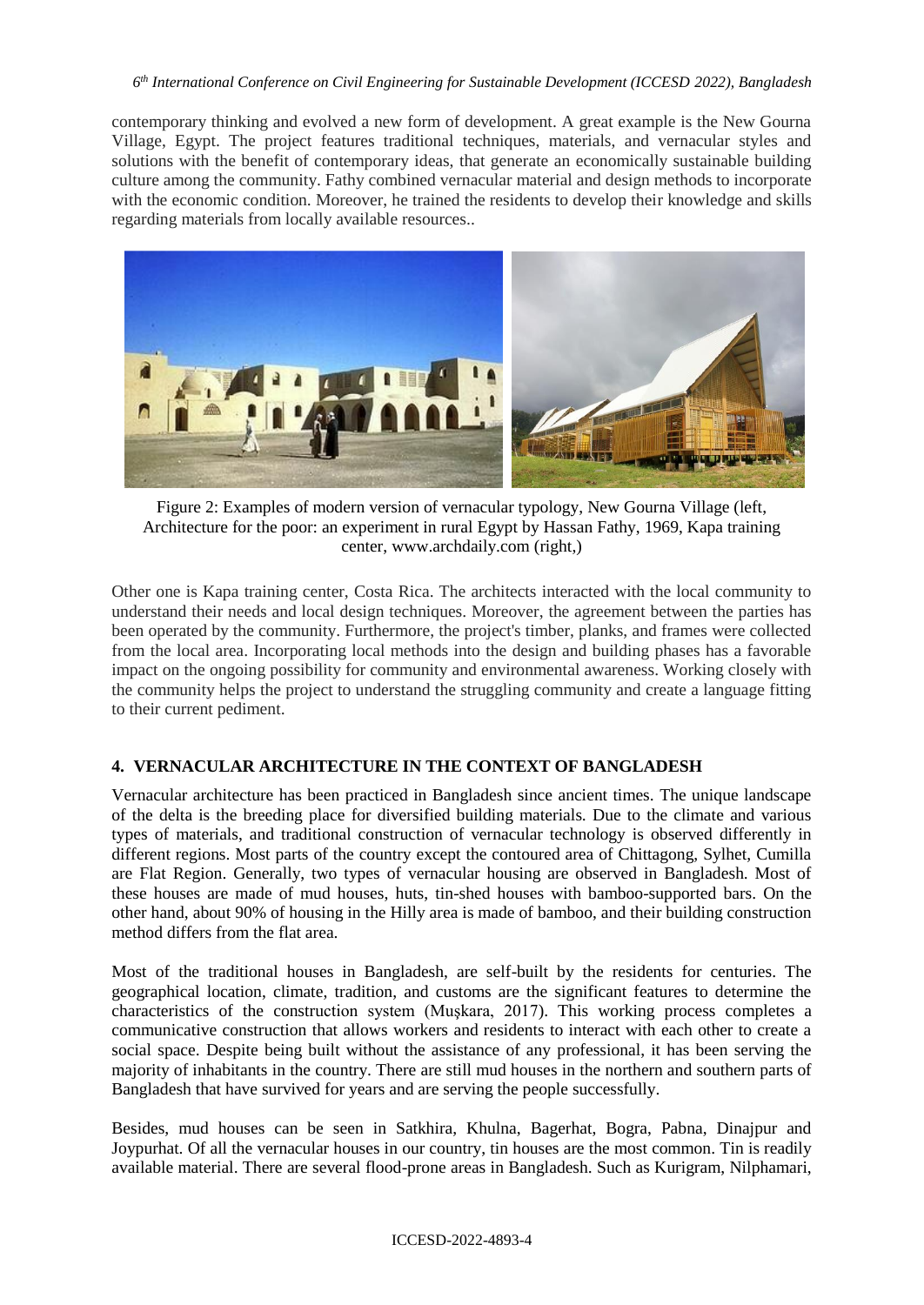Gaibandha. Many house forms need to be built in these areas as temporary housing or shelter house. However, most of the time, houses are made of bamboo can be seen in these areas because bamboo is a very fast-growing tree. There are two types of settlement patterns in our country. One is elongatedlinear, and the other is amorphous. Both are established on elevated lands above the natural flood level. The amorphous type housing is clustered settlements, and the elongated-linear type is developed along natural levees of rivers by following the terrain. The roofs of most of the vernacular houses in Bangladesh are pitch roofs, gable roofs, hipped roofs, which are constructed with thatch.

In the name of modernity, the practice of vernacular architecture is slowly disappearing in the cities of our country. Moreover, the vernacular forms of hill tracks are replaced with concrete-made forms, which are a symbol of modern facilities. However, some eminent professionals are involved with exploring the potentiality of self-made technology and re-invent it through modern technology. These innovations would be a sustainable model for future development. Bellow illustrates some types of common vernacular house forms of Bangladesh developed .

### **4.1 Mud Walled House**

Houses with mud walls are commonly known as mud houses in Bangladesh. This housing feature is mainly evident in the northwestern part of Bangladesh. Low rainfall, dry climate, and being flood level are the main reasons for mud housing development in this region. The roof is made of other commonly used materials like tin sheets and thatch to help keep it at medium temperature. Again in some other areas, sun-dried mud bricks are used for housing development.

| Local       | Scientific Name | Uses                      | Durability | Unit price |
|-------------|-----------------|---------------------------|------------|------------|
| Name        |                 |                           |            | (Tk)       |
| Bailka Bash | Bambusa balcooa | Bamboo pillar, hard frame | $10-12$    | 300        |
| Makla Bash  | Bambusa tulda   | Bamboo mat, Frame, wall   | 10         | 300        |
|             |                 | enclosure                 |            |            |
| Muli Bash   | Melocanna       | Bamboo mat, bamboo fence  | $10 - 15$  | 70         |
|             | baccifera       |                           |            |            |

Table 1: Comparison of various bamboo and the local price available in Bandarban (Author constucted based on field survey, October 2021).

#### **4.2 Thatch Houses**

This type of hut is seen in all areas of Bangladesh. Materials such as reeds, long grass, paddy straw, and jute sticks use for walls and roofs. Reeds and long grasses are mainly selected because these are found in abundance on the river banks, and the price of these materials is comparatively low. The sides of thatch houses are covered with mud, and the roofs are made of bamboo and covered with different types of straw.

#### **4.3 Bamboo Houses**

Bamboo is the readily available building material in Bangladesh. In the eastern and northern parts of Bangladesh bamboo, is used in house construction. There are two types of bamboo, usually thick and thin. Thick bamboo is used for poles, roofs, and thin bash for walls. Thin bamboo is for making mats, wall partitions, and pannels. The Table 1 represents the various bamboos available in the Mru Tribe's context. The material is cheap and light in weight, and due to the addition of a hole, it helps in the necessary ventilation and conducts heat exchange.

#### **4.4 Corrugated Iron (CI) / Tin Sheet Houses**

Tin-roofed houses and wall-mounted materials are becoming more common in the rainforests where rainfall is relatively high because it provides advantages. The sheets are lightweight, durable, and effective in heavy rain. Over the past decade, natural construction materials have declined drastically,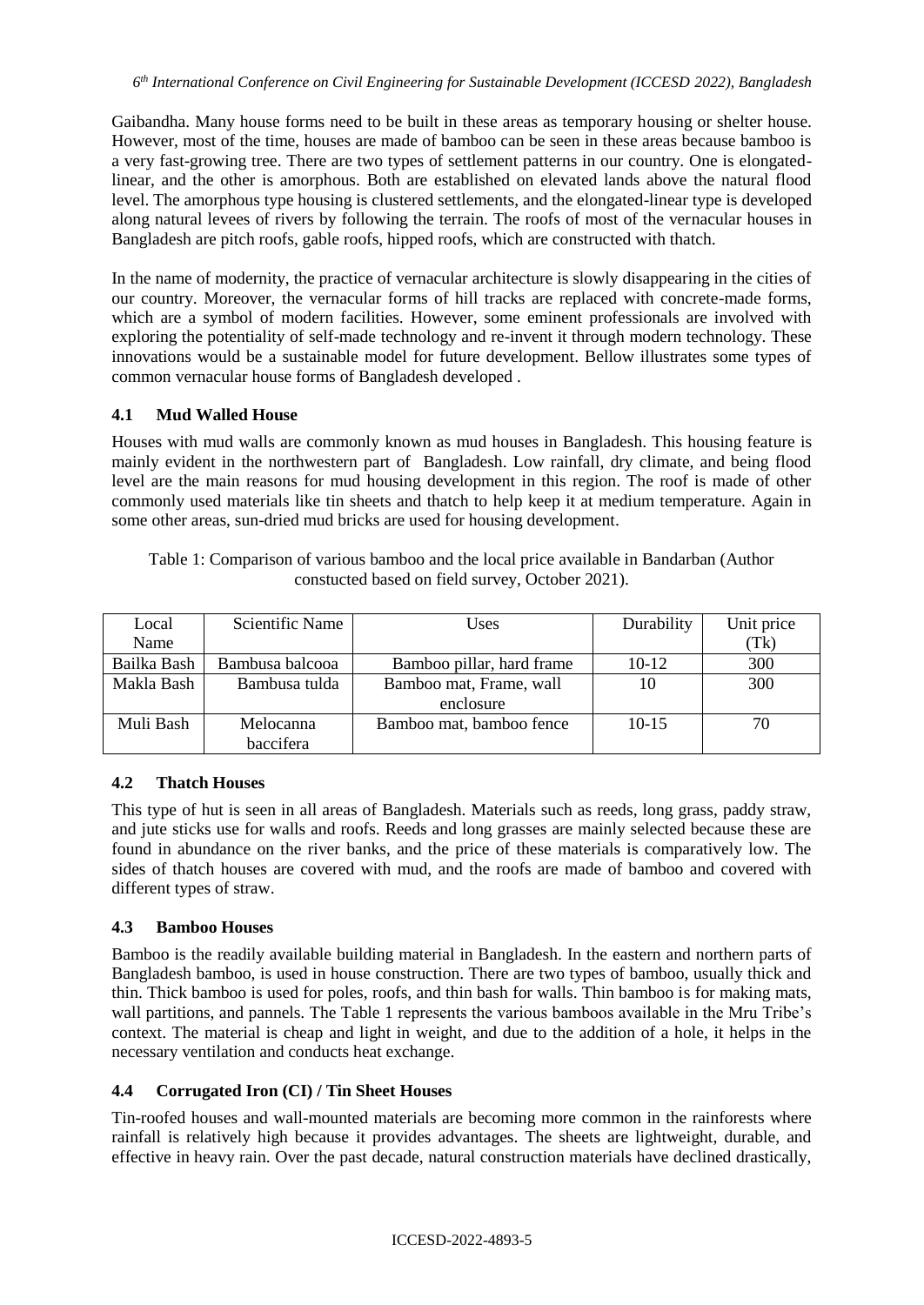*6 th International Conference on Civil Engineering for Sustainable Development (ICCESD 2022), Bangladesh*

and the country has undergone a lot of changes due to a lack of committees and planning. Conversely, locally available resources and techiques can be used to build eco-friendly build forms.

### **4.5 Examples of Modern Time**

METI Handmade School is the finest example of modern times blended with traditional knowledge with modern technology. Architects Anna Heringer and Eike Roswag conceptualize the design based on geographical construction techniques and local materials. It also presents new methods for structural integrity. The school is designed with thick clay blocks and bamboo.



Figure 3: (Left) METI School, (Right) Pani Community centre, (www.archdaily.com)

The building is based on deep brick masonry to reduce the effect of moisture on the mud walls. The ground floor is surrounded by an earthen wall where the first floor has bamboo walls to help light and natural ventilation. Moreover, the assistance from local craftsmen makes the procedure easy to achieve a unique visual aesthetics. Another example is the Pani Community Center, an educational building designed by Schider Scholte, located in the north Bengal of Rajarhat (Figure 3). The plan contains two volumes shaded under a large bamboo roof construction. The cross-ventilation and planned vegetation maximize the cooling of indoor space. The design concentrates on regionally accessible materials and climatic conditions. The principal materials are mango tree wood, recycling steel, bamboo, hand-shaped brick, local grout, and wafer-thin recycled ridged panels. Furthermore, the chemicals used for bamboo and mud wall processing increased durability and strength.

### **5. FINDING AND ANALYSIS: MRU TRIBES BUILDING CONSTRUCTION TECHNOLOGY**

# **5.1 Collection of Bamboo`**

One of the few vernacular architectures in our country is the architecture of the Murang community living in the Chittagong hill track. They have been building houses with bamboo growing in the hills year after year. The Murang community in Bangladesh usually builds a house with bamboo. These grow in the surrounding environment and are collected from the shore. Table 2 illustrates the benifits of bamdoo from tenchinacl, economic and environmental dimensions. For constructing a house, one has to collect older bamboos 25 to 30 feet in height. Raw bamboos were used without any chemical processing, which may boost durability and make them stronger to withstand bad weather conditions. In total, 3-4 weeks are required for collection to processing for construction.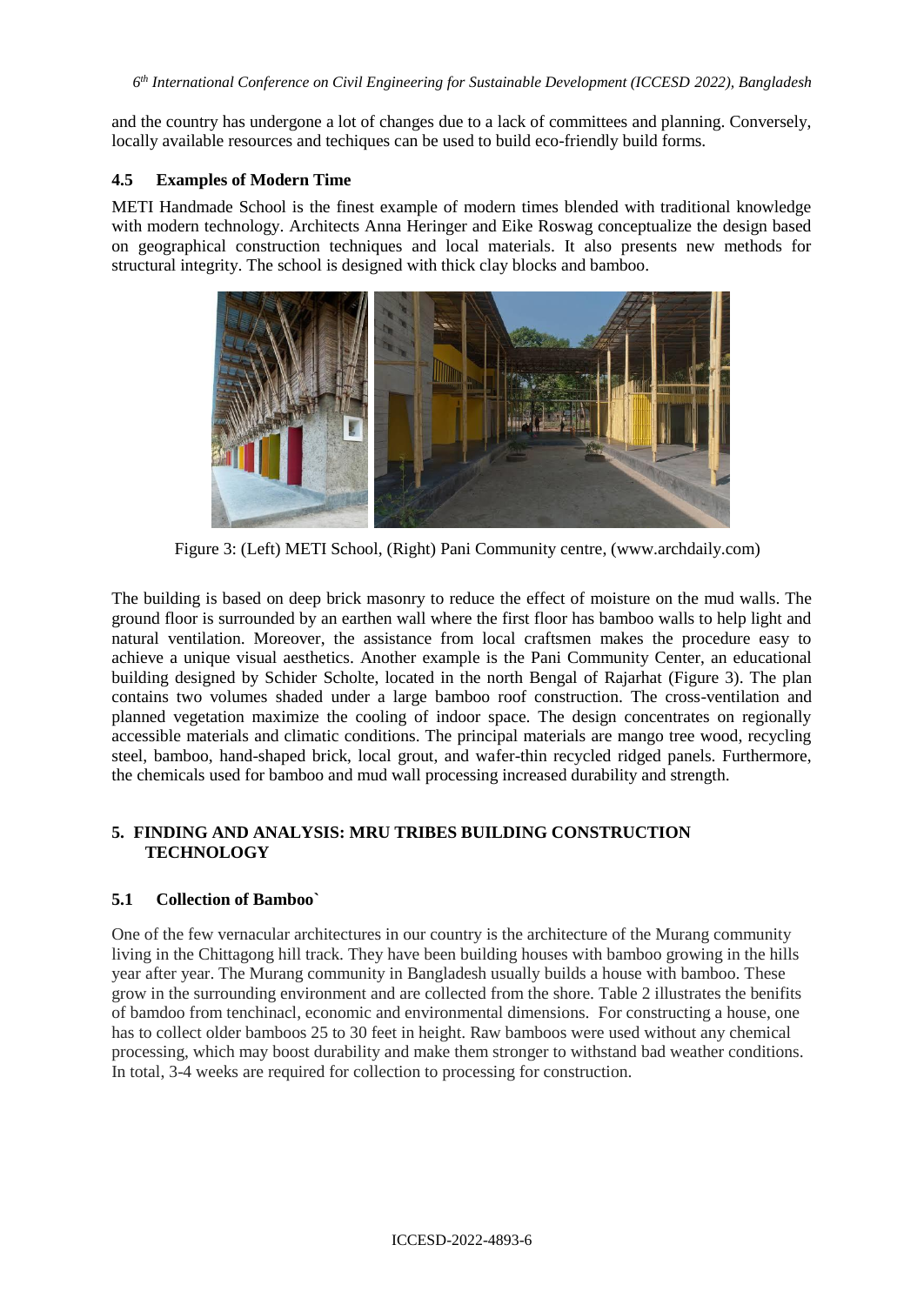| Benefits of the Bamboo as construction material |                             |                                                                    |  |  |  |  |
|-------------------------------------------------|-----------------------------|--------------------------------------------------------------------|--|--|--|--|
| Technological<br>Advantages                     | Durability                  | With proper treatment, bamboo provides a service life of up to 30  |  |  |  |  |
|                                                 |                             | years                                                              |  |  |  |  |
|                                                 |                             | Can be used as a complimentary/supportive material.                |  |  |  |  |
|                                                 |                             | Easy maintenance and replaceable                                   |  |  |  |  |
|                                                 | Earthquake                  | Due to its lightweight and elastic property, bamboo can resist     |  |  |  |  |
|                                                 | resistance                  | earthquake pressure                                                |  |  |  |  |
| Economic                                        | Affordability               | Bamboo housing is low cost compared to wood and masonry            |  |  |  |  |
|                                                 |                             | It is available as raw building materials                          |  |  |  |  |
|                                                 | Employment<br>generation    | The manufacturing of low-cost bamboo houses provides               |  |  |  |  |
| advantages                                      |                             | employment to a large number of people                             |  |  |  |  |
|                                                 |                             | It can generate extra employment like cultivation, harvesting,     |  |  |  |  |
|                                                 |                             | primary processing, transportation and marketing of bamboo         |  |  |  |  |
|                                                 | Environment<br>al benefits  | Bamboo is a energy efficient material that do not harm the health  |  |  |  |  |
|                                                 |                             | and environment                                                    |  |  |  |  |
|                                                 |                             | Bamboo requires only 1/8 of the energy that concrete needs to      |  |  |  |  |
|                                                 |                             | create a building material of the same capacity.                   |  |  |  |  |
| Environmental                                   |                             | In comparison to steel bamboo needs only 1/50 the amount of        |  |  |  |  |
|                                                 |                             | energy for processing                                              |  |  |  |  |
| advantages                                      | Control of<br>deforestation | In the Costa Rican context 70 Ha of bamboo plantation is           |  |  |  |  |
|                                                 |                             | sufficient for 1000 houses where if it was made of timber it would |  |  |  |  |
|                                                 |                             | 600 Ha of natural forest                                           |  |  |  |  |
|                                                 |                             | Bamboo can regenerate within 2-3 years                             |  |  |  |  |
|                                                 | Social                      | Bamboo has been in use for centuries and socially valued and       |  |  |  |  |
|                                                 | acceptability               | accepted element of construction                                   |  |  |  |  |

Table 2: Benifits of bamboo as construction materials from various dimensions.

# **5.2 Sorting**

The settlements of the Mru community are mainly self-built or by local masons. The owner of the house or worker goes to the mountains to collect the bamboos, and the selection of perfect bamboo based on the thickness is vital, as well, it should be straight and narrow for making the wall frames and support. Certainly, bamboo is the main component of house construction, with different sizes and lengths required for various purposes. They collect husks from the crops grown for the roof structure, which must be dried for a few weeks.

# **5.3 Processing**

The bamboos are first cut and assembled with sharp tools from the hill and remove the unnecessary elements from the surface. These bamboos are then cut into slices with an instrument in the middle, and then the pieces are sliced into several more layers and collect flexible fibers. Comparatively hard and thick bamboos as material for house poles/columns and structures but use a few more layers of work, which they use to cover the floor walls of the house and as porch overhang and window overhang. The whole process requires high skills for the contoured landscape, which challenges the system. The only step that has been used is to dry the slices in the sun to use as fiber.

# **5.4 Structural analysis**

# **5.4.1 Foundation**

The thick bamboos they first identify for use in the foundation are divided into five distinct sections. There are three relatively small bamboos and one long, which acts as a column. The core part of their house is lined with five columns. First, they bury the long bamboo used for the column. Then three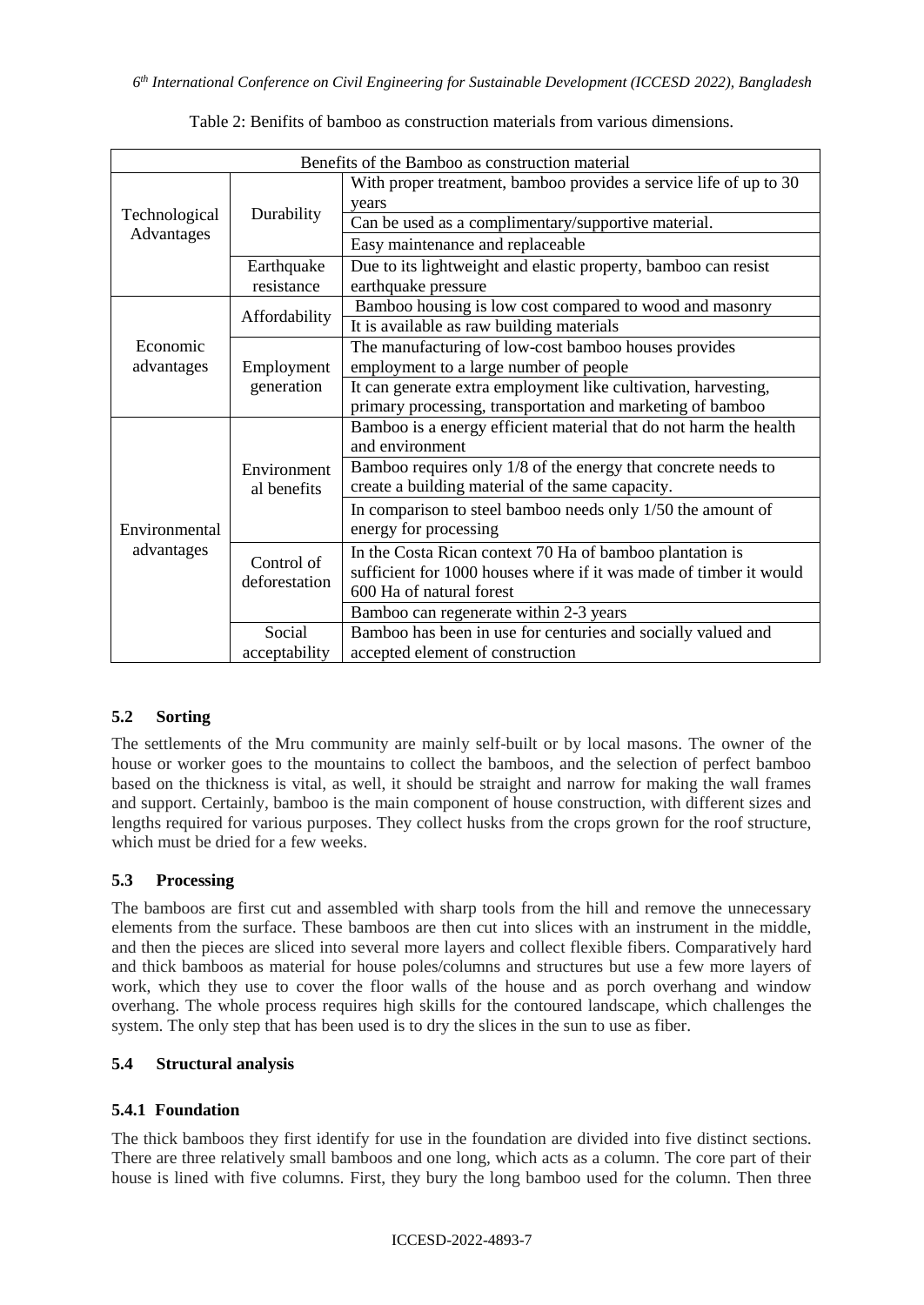smaller bamboos are tied to the bamboo below the floor in the form of a three-legged stand with bamboo fibers (Figure 4). As a result, the long column receives standing support and resists small earthquakes. Long bamboos are used from ground to roof. It is usually best to use bamboo of 25 to 30 feet. The height of the floor from the ground is kept at a minimum of three feet, so they get a minimum clear height to cover the floor deck of the house and at the same time to protect it from wildlife and insects.



Figure 4: Mru Tribe's build form cross-section and details of joint (Drawn by author based on field survey, October 2021).

# **5.4.2 Floor construction**

First, they arrange the bamboos horizontally and tie them with bamboo fibers to create a floor and an infrastructure in which the length of the bamboo depends on the floor size. They weave the fluted bamboos like mats and tie them with the floor with bamboo fibers. A traditional technique is used for joining different components of the structural system (Figure 5). The mat is used as the finish material of the floor deck.



Figure 5: Joint details of floor deck binding (Captured by author, October 2021).

# **5.4.3 Wall construction**

The load-bearing columns are located on both sides of the core structure of the building. The mat is joined to the main structure to create a space enclosure, often known as a partition or an outside screen.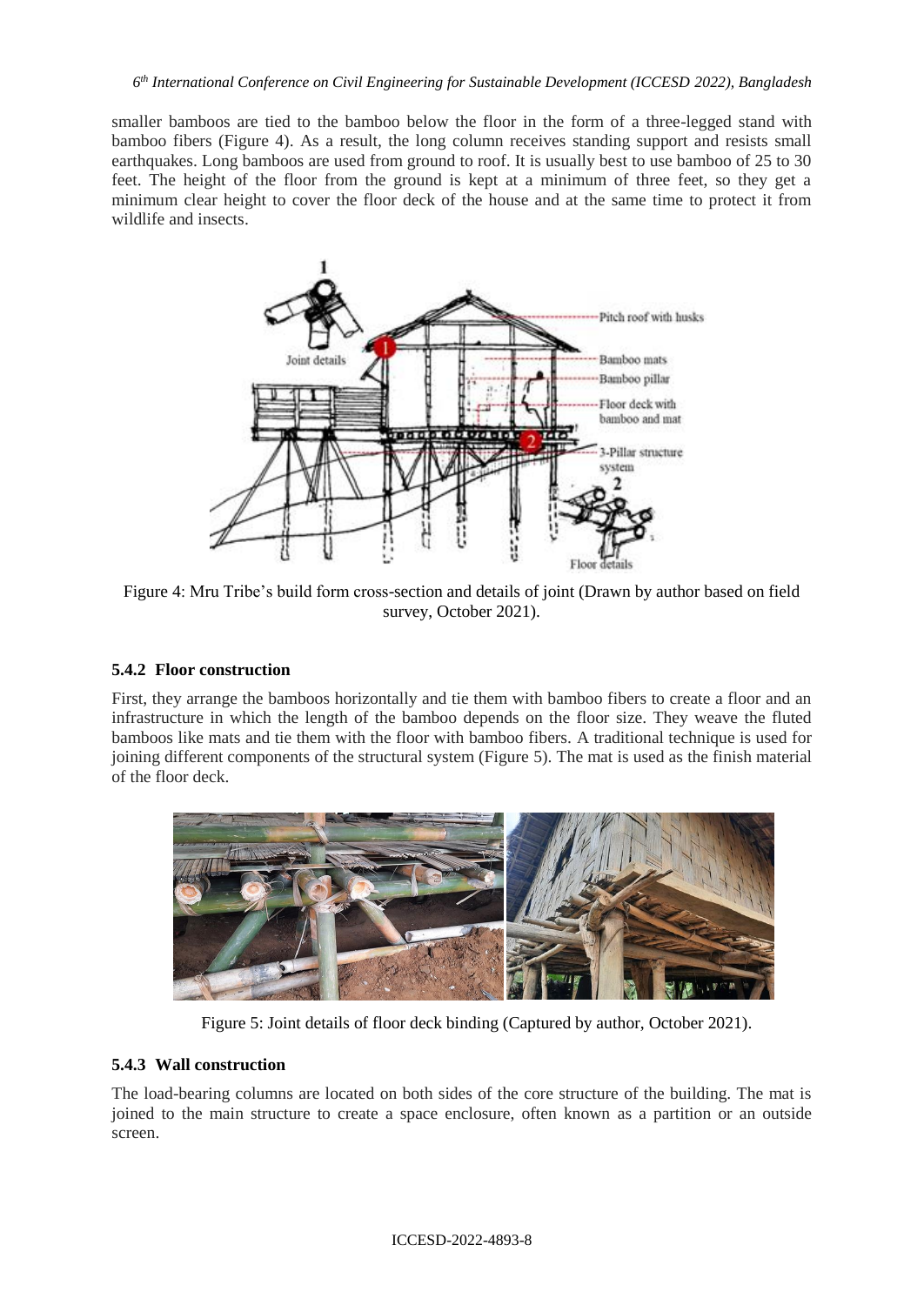

Figure 6: The mat used at outer façade and the thatch roof (Captured by author, October 2021).

# **5.4.4 Roof**

The roofs of traditional houses maintain a pitch or slope for climatic or privacy purposes. Firstly, a pitch or slope structure has been designed with selected bamboo. The pores in the roof are then covered with tightly bonded leaves and husks (Figure 6), which prevent rainfall from infiltrating. The mat is then re-created from fused bamboo and is utilized in the ceiling.

### **5.4.5 Window**

They usually make a frame in the middle of the wall when building a wall to give windows. The windows are made of mats, and a bamboo stick is used to open or close.

### **5.4.6 Overhang**

The mat is used as an overhang for porch or windows.

#### **5.5 Comparative cost analysis (Based on field case study and Paudel and Lobovikov 2003)**

A Comparative analysis between bamboo house and 10 ft brick wall is given:

The Table 3 is made from the Survey Data and a paper. The cost of an 10 ft by 10 ft bamboo house is collected from the residents and the workers who build bamboo houses. On the other hand the cost of the brick wall is collected from a reference paper. We can see that a single brick wall costs 8820 tk . So a 10 ft by 10 ft brick house will cost minimum 40000-50000 Tk. Which is almost 3 times higher than a house made of bamboo.

#### **6. CONCLUSION**

Vernacular technology is a worthy example of architectural knowledge, coordinated with the environment, economy, and social aspects. It engrosses on the sustainable factors and human needs. But, the so-called faceless modernist growth has put this localized type of knowledge at risk. These not only destroy human roots from a cultural standpoint but also pose a threat to the environment due to climate change. The study aimed to explore the vernacular construction technology, local's observation of the environmental behaviour and economic factors of a unique landscape, where topography influences the living.

Already, many contextual forms of knowledge and skills are obsolete and replaced with the modern typology, and people rapidly adopt due to a lack of prudence and availability. Many local masons are switching to other professions or embracing modern technology for the demands. Many ethnic and traditional settlements are in danger. Mru tribes is one of the oldest and elegant ethnic communities living on the Chittagong hill tracts are residents of the Bandarban District. Bandarban is famous for its natural resources and contoured landscape. Last decade, the landscape experienced rapid changes in the number of tourists, which is increasing every year. Many recent prototypes using bricks and concrete have been imprinted from a utilitarian standpoint. These footprints adversely impacted the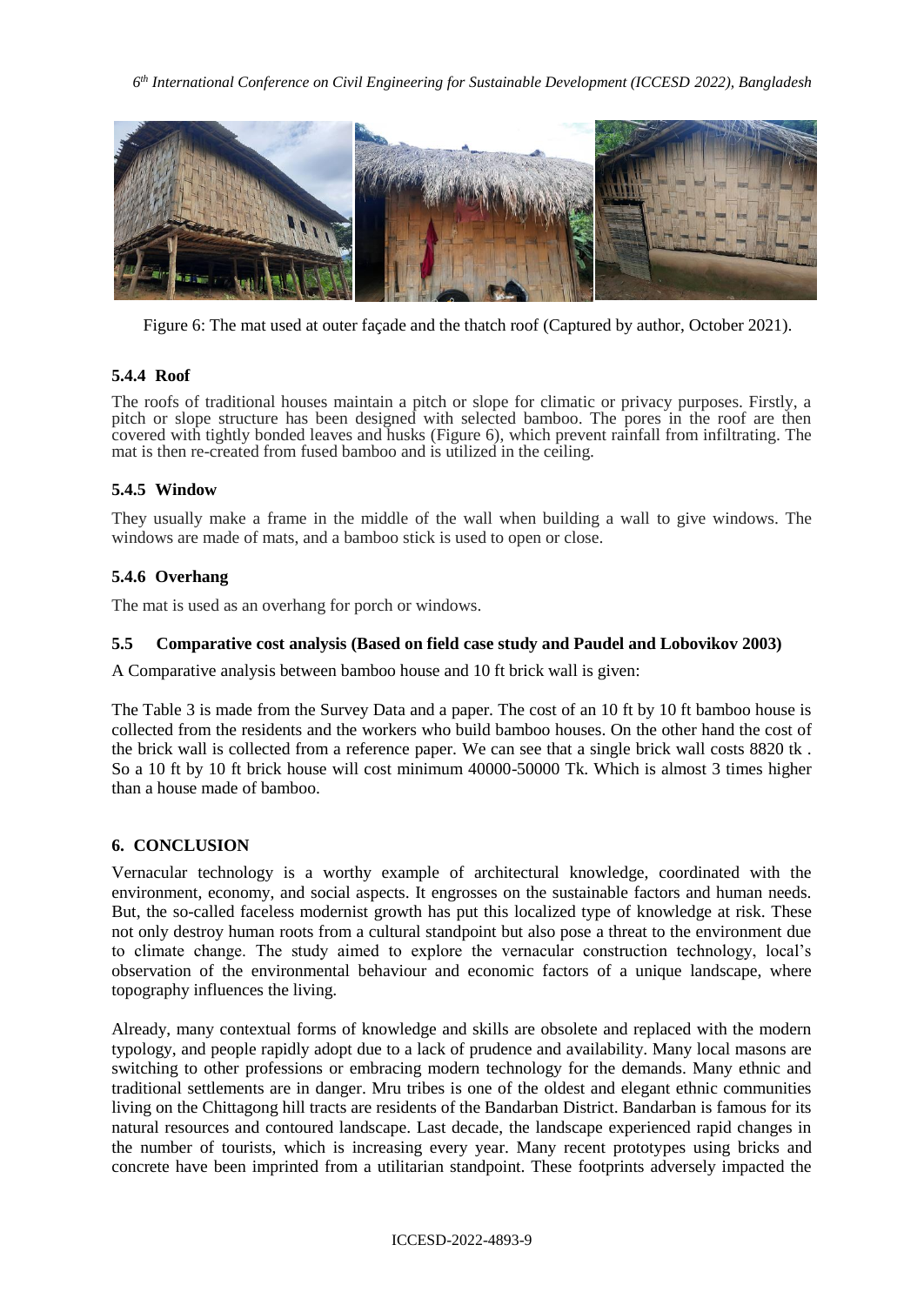unique landscape of the country. The vernacular construction of the Mru Tribe could be a future model for further development of the context.

| Cost of Bamboo house (Constructed by author based on field case study) |                                                                                     |                     |                             |                                |                   |                       |                            |  |  |
|------------------------------------------------------------------------|-------------------------------------------------------------------------------------|---------------------|-----------------------------|--------------------------------|-------------------|-----------------------|----------------------------|--|--|
| Item                                                                   |                                                                                     | Description         | Quantity<br>/area           |                                | Total<br>Quantity | Unit<br>Price<br>[Tk] | <b>Total Price</b><br>[Tk] |  |  |
| Wall                                                                   | Made of bamboo mat                                                                  |                     | $10^{\circ}$ X $10^{\circ}$ | 4 nos                          |                   | 800                   | 3200                       |  |  |
| Roof                                                                   | Thatch roof                                                                         |                     |                             | $20$ nos<br>(thatch<br>bundle) |                   | 150                   | 3000                       |  |  |
| Floor                                                                  | bamboos and bamboo mat                                                              |                     | 10'X10'                     | 8 nos<br>(bamboo)              |                   | 300                   | 3200                       |  |  |
| Labour cost                                                            | It requires 3-4 days to build and<br>the payment is considered daily or<br>contract |                     |                             | $4-5$ nos                      |                   | 500-700               | 2500-3000                  |  |  |
| <b>Bamboo</b><br>Pillar                                                |                                                                                     | Made of hard bamboo |                             | 2 nos (bailka<br>bash)         |                   | 300                   | 600                        |  |  |
| Door<br>window                                                         | Wooden door/window<br>[Shirish kath]                                                |                     | 3'X4'                       | One door<br>and one<br>window  |                   | 1000                  | 2000                       |  |  |
| <b>Total Cost</b>                                                      |                                                                                     |                     |                             |                                |                   |                       |                            |  |  |
| 10 ft Brick wall construction cost (Paudel and Lobovikov 2003)         |                                                                                     |                     |                             |                                |                   |                       |                            |  |  |
| Item                                                                   | Description                                                                         | Quantity/Area       | <b>Total Quantity</b>       |                                | Unit price (Tk)   |                       | <b>Total Price</b><br>(Tk) |  |  |
| Along<br>Width(brick)                                                  | Let, $A 5"$<br>wall, Height<br>$= 9.5'$                                             | 95 sft.             | 480 nos.                    |                                | 8                 |                       | 3840                       |  |  |
| Along<br>width(brick)                                                  | Cement                                                                              | 95 sft.             | $2.5$ bag                   |                                | 480               |                       | 1200                       |  |  |
| For wall                                                               | Sand                                                                                | 95 sft.             | 11 cft.                     |                                | 20                |                       | 220                        |  |  |
| Plaster<br>Work                                                        | Cement                                                                              | 190 sft.            | $2$ bag                     |                                | 480               |                       | 960                        |  |  |
| For wall                                                               | Sand                                                                                | 190 sft.            | 10 cft.                     |                                | 20                |                       | 200                        |  |  |
| Head mason                                                             |                                                                                     | 2 nos               |                             |                                | 600               |                       | 1200                       |  |  |
| Helper                                                                 |                                                                                     | 3 nos               |                             |                                |                   | 400                   | 1200                       |  |  |
| Total cost                                                             |                                                                                     |                     |                             |                                |                   |                       |                            |  |  |

Table 3: Comparision of 10'X10' house constraction costing based on two different materials.

At present, the professionals are more sensitive towards nature and respect the topographic factors before conceptualizing physical development. To some extent, this modernized vernacular pattern turns out to be expensive, such as Sairu Resort in Bandarban. From this perspective, Mru Tribe's technology would be a model that requires a little professional's intervention for increasing durability and making it visually appealing. The Mru Tribe's typology is the outcome of unique topography and the most energy-efficient and environment-friendly prototype that needs further exploration from lifestyle and economic dimensions in detail.

The paper reveals the benefits of vernacular building technology. This form of expertise is a sustainable model in consortium with the local environmental knowledge and local observation on